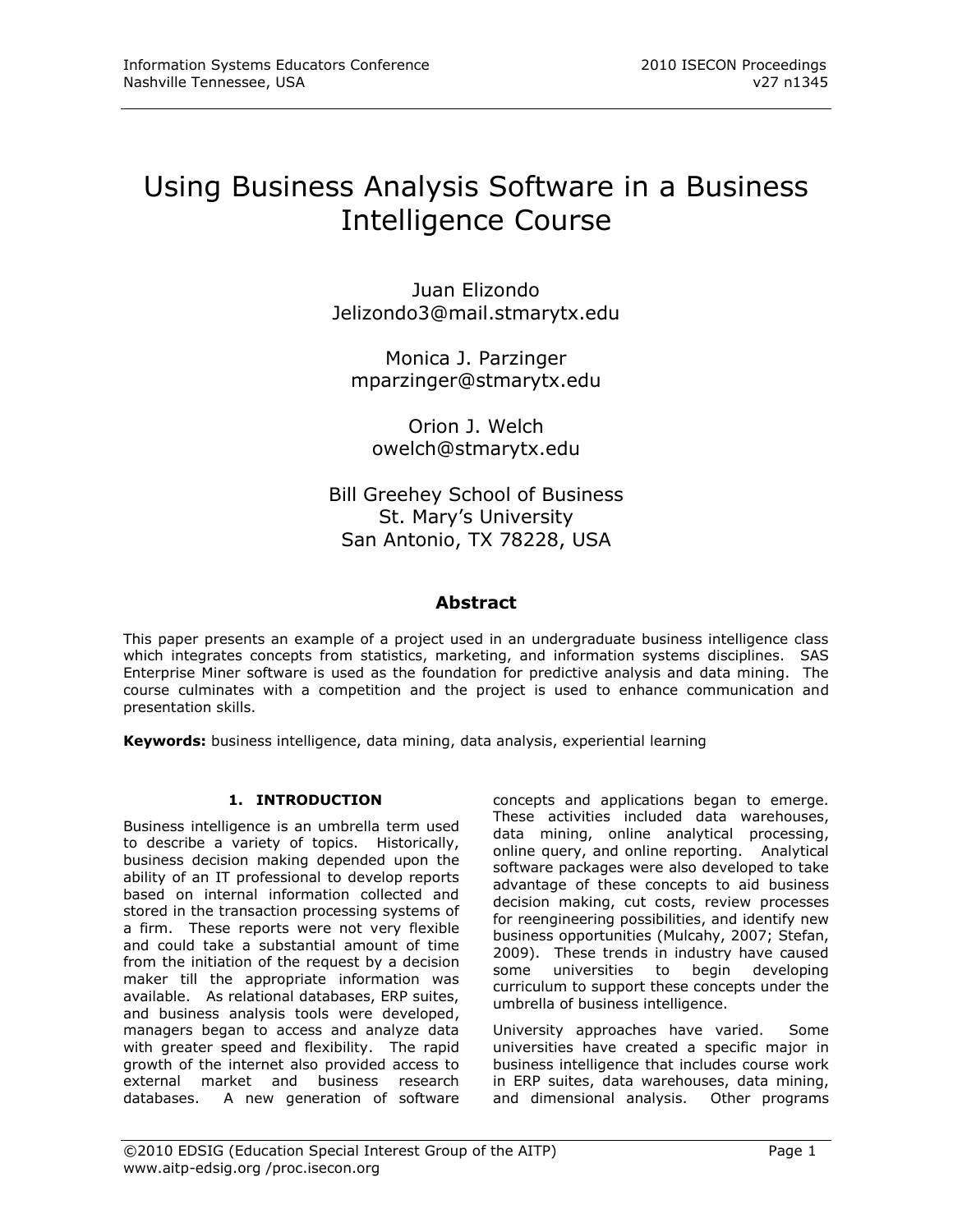have defined the term more narrowly to the analytical tools associated with improving decision making. In either case, one of the problems facing curriculum design for business intelligence is the selection of analysis soft ware to be used in the classes and the design of instructional projects that can effectively demonstrate the concepts. This paper describes one approach that was successful in an introductory level business intelligence class using SAS Enterprise Miner as a data modeling tool for predictive analysis. The instructional techniques and the project presented and described in this paper might be useful for designing a course using business intelligence analytical software packages.

#### **2. BUSINESS INTELLIGENCE IMPACT**

Industry is embracing recent trends in Business Intelligence applications and recognizing the benefits for adopting an integrated business intelligence strategy. Chickowski (2009) identified five important trends, one of them being predictive analytics. The other four are agile development, customization of BI information, visualization improvements, and operationalization of BI systems or the ability for operational level managers to see the predictive results of operational decisions in real time. In addition, Software as a Service (SaaS) and cloud computing are technological trends which enable firms to develop and deploy BI initiatives more efficiently (Henschen, 2009; Thompson 2009). A survey conducted by CIO Insight identified business intelligence/data mining as the technology most likely to make significant contributions to business strategy (Sircar, 2009).

The convergence of technologies and applications that have occurred since 2000 make business processes and data analysis a key differentiator for competitive advantage (Brannon, 2010). Integration provides even more advantages and opportunities. Benefits of adopting an integrated BI strategy include cost savings related to consolidation of data marts, time savings for data suppliers and users, higher quality data leading to better decisions, and improved business processes (Popovie, Turk & Jaklic, 2010; Watson & Wixsom, 2007). The types of data stored for analysis has also expanded. Baars and Kemper (2010) have stressed the importance

of integrating both structured and unstructured content within the BI framework.

Despite these technological trends and organizational benefits, there is a disconnect between industry needs and business school curriculum (Sircar, 2009). Sircar examined BI course offerings in the top 50 undergraduate business schools as ranked in Business Week and found that only 7 schools had specific courses in BI or Business Analysis. None of the schools offered a major in BI, and only one, Miami University of Ohio, offered a minor. Analytical competency and insufficient employee quantitative skills were found to be serious concerns of business executives yet universities have been slow to adopt BI into their curriculum (Sircar, 2009).

#### **3. BI COURSE DESCRIPTION**

In order to address the shortcomings of the business school curriculum in regards to Business Intelligence, a new course was introduced at both the undergraduate and graduate level. The catalog provides the following course description and is a required course for all undergraduate Information Systems Management majors: Development and application of the strategies, methods, and techniques used in data mining and other decision support systems. The course employs testing, documenting, and using software programs in functional areas of business such as finance, production, marketing, and accounting. The use of SAS software is employed for hands-on data mining experience. Students are required to have completed a business statistics course prior to enrollment in the BI course.

SAS software was chosen for multiple reasons. SAS has been a leader in business analytics software and is used by several of the potential employers of our student body. SAS also offers a certification in predictive analytics. Students are encouraged to consider certification for improving their personal job search opportunities. SAS also offered access to their business analysis software through the cloud. This carried a tremendous advantage for our university since we do not have computer labs. Students are required to have a laptop, therefore, it was very easy to approach this course using software as a service. SAS also provides free training to university instructors and extensive course material which can be used in the classroom,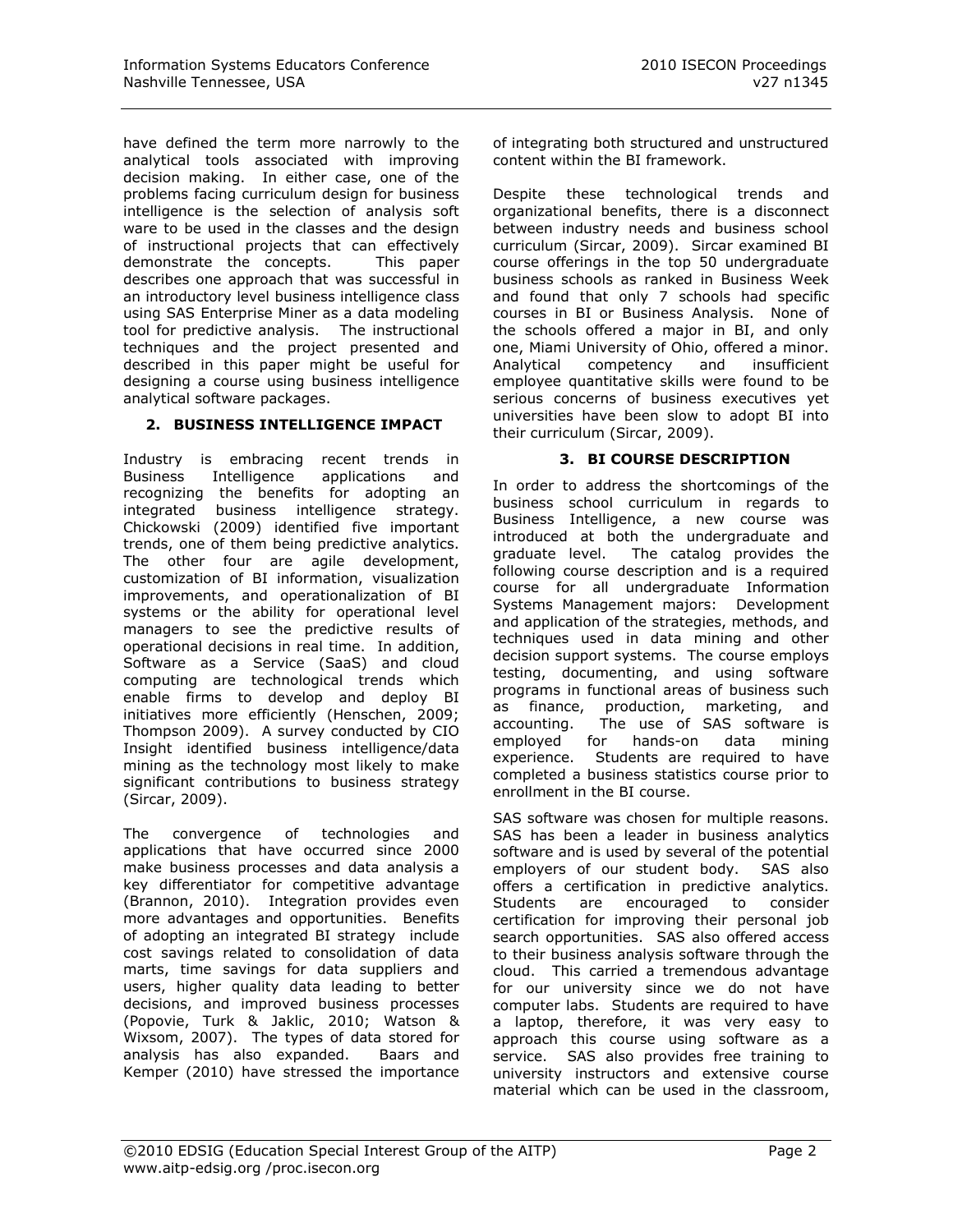alleviating the necessity to purchase costly textbooks. SAS also provides online support and quick response to user problems that can and will be encountered. Last but far from least, SAS was chosen for its policies toward its employees. SAS has been on Fortune's list of Best Companies to Work For every one of the 13 years the ranking has been made. In January 2010, SAS was named as the number one best employer ([http://money.cnn.com/2010/01/21/technolog](http://money.cnn.com/2010/01/21/technology/sas_best_companies.fortune/) [y/sas\\_best\\_companies.fortune/\)](http://money.cnn.com/2010/01/21/technology/sas_best_companies.fortune/).

The course content closely follows the Trainer's Kit provided by SAS when the software agreement with the university was finalized. Because the university requires undergraduate students to have a laptop computer, the software was accessed as a cloud application. This environment is termed OnDemand for Academics by SAS. Regression analysis, decision trees, and neural networks are the three modeling tools upon which the course focuses. Students learn to build all three models and use tools to compare and identify the model with the best fit for the situation. SAS provides datasets which spotlight business decisions.

# **4. CLASS CHARACTERISTICS**

Business Intelligence is a required, senior level class for all undergraduate IT majors under a newly implemented IT curriculum in the Bill Greehey School of Business. It is also available to any business major as an elective predicated upon completion of a basic statistics course. Seven students enrolled in the initial offering of the undergraduate course and participated in the project described below. The students were primarily IT majors although two of those were pursuing a double major, one in accounting, the other in marketing. Two other students were general business majors and a sole marketing major had enrolled. Students had varying viewpoints and skills when beginning the course which supported the interdisciplinary approach. While the course is currently taught by Information Technology faculty, it is possible that the course be conducted within the domain of other business disciplines. Marketing, in particular, could benefit from the offering of such a course due not only to the survey aspects addressed but also the type of data SAS has incorporated into their examples and training materials. The statistical aspects of the course support upper level Finance decisions and SAS has included training data to assist students in decision-making in this field, too.

The table below provides the list of topics covered in the undergraduate Business Intelligence class. The project provided the students the opportunity to integrate coursework and add to their portfolio of experiential learning activities.

| <b>Problem Formulation</b> | Presentation                  |
|----------------------------|-------------------------------|
|                            | Techniques                    |
| <b>IRB Certification</b>   | <b>Descriptive Statistics</b> |
| <b>Informed Consent</b>    | <b>Regression Analysis</b>    |
| Forms                      |                               |
| <b>Survey Development</b>  | <b>Decision Trees</b>         |
| <b>Data Collection</b>     | <b>Neural Networks</b>        |
| Data Entry                 | Collaboration                 |
|                            | Software                      |
| Data Integrity             | <b>Cloud Computing</b>        |
| Graphs/Charts              | Teamwork                      |

### **5. THE PROJECT**

# **Problem Identification**

Students were asked to explore opportunities in and around the campus for a research project that could help management in a decision-making situation. After some brainstorming, the group chose a project that could aid on-campus bookstore sales. Students noted that online textbook purchasing had become easier and economically feasible. Thus students may be more apt to buy online rather than spending money at the bookstore. The goal of the project was to develop a predictive model for bookstore textbook purchases. By recognizing important variables, bookstore management could take action to manipulate those variables or offer enticements to individuals indentified as most likely to buy online.

# **IRB Certification**

While determining the problem to be researched, students became certified by the IRB (Internal Review Board) to perform human subject research. They also began preparation of the IRB application. Google Docs was one of the IT tools used extensively throughout the project. This collaboration tool was used not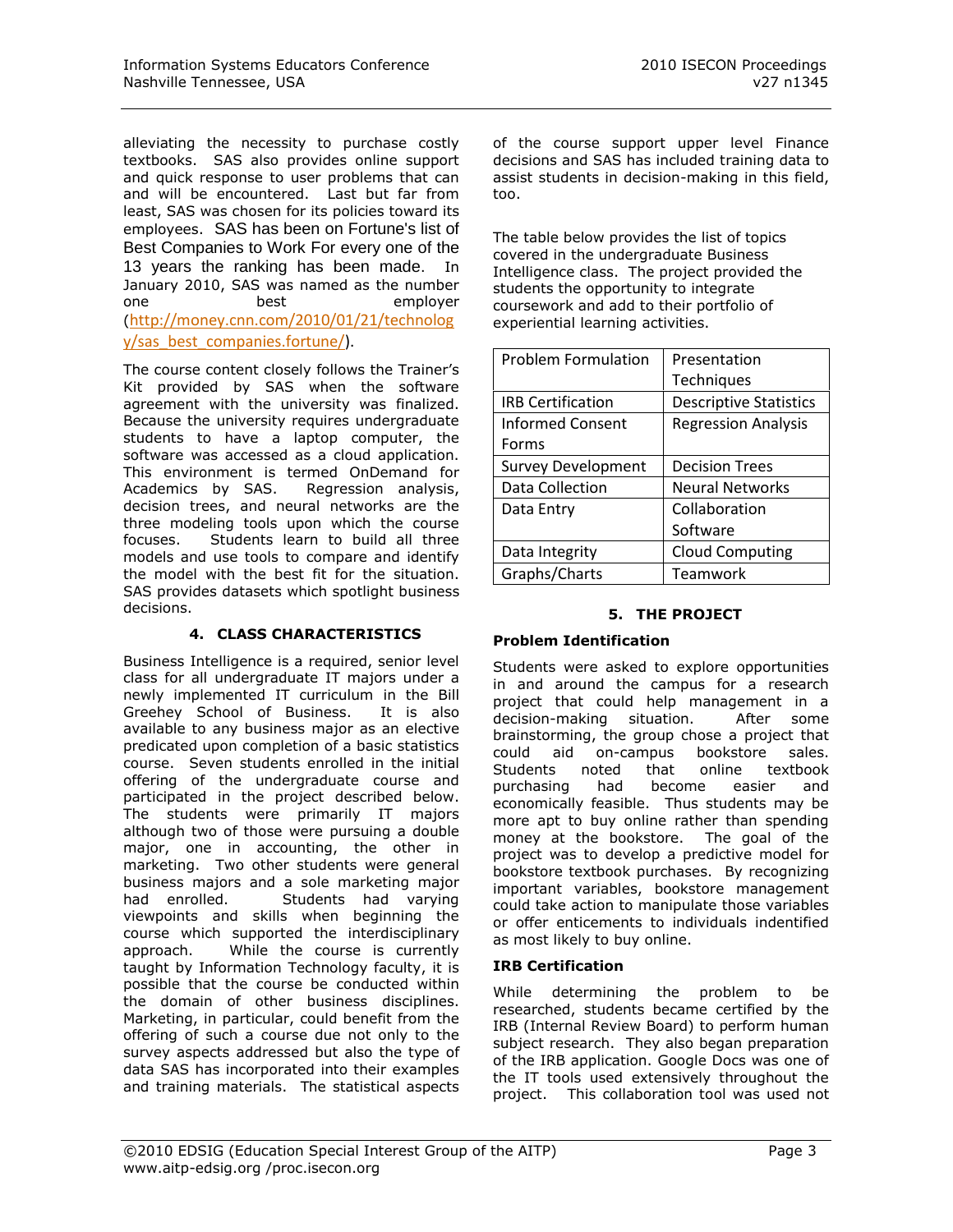only for the IRB application, but also in the informed consent form, the survey development process, and later in data entry. Even when all students were located in the same room, they often worked individually without discussion on a sole copy of a document.

#### **Survey Development**

The items used on the survey were developed primarily through student discussion rather than literature review. Students speculated causes and characteristics which might influence textbook purchases on campus and those that could impact online purchases. The survey was comprised of 10 questions which students believed were independent of each other. It was decided that the target participation group would be students in the business and law schools due to easy accessibility and time constraints. The appendix includes the questions included in the survey.

#### **Data Collection**

All students were assigned to the process of data gathering by approaching target group representatives in a random manner. The instructor also distributed the survey in business classes. Each potential participant was verbally asked to assist in the class project but was also informed of his or her right to refuse without penalty. A total of 76 responses were used in the analysis.

Study participants were comprised of both business and law school students currently enrolled within the University. Participants were selected based on the courses in which they were enrolled and accessibility to individuals. Faculty were asked to assist with the distribution during class periods. The research project was depicted to participants as a study focusing on the purchasing patterns of individuals who purchase textbooks online or at the St. Mary's bookstore. Involvement in the study was voluntary and anonymous. A numeric code was utilized to manipulate and aggregate the data. Research participants were not compensated for their participation in this study.

#### **Data Analysis**

The foundation of this course is explored in the data analysis stage. Students used SAS Enterprise Miner to develop models that predict which business and/or law students are most likely to purchase their textbooks in the campus bookstore. Figure 1 in the Appendix is a picture of the SAS models and the nodes used in the comparison.

#### **Presentation of Results**

Students prepared a presentation using Microsoft PowerPoint to summarize results. This was used in the Computer Sciences' department IT Symposium. Area IT professionals participated in the symposium as reviewers and judges. This added the opportunity to display our students' IT and communication skills as well as additional exposure to the school's IT curriculum. The students were awarded cords that can be worn during their graduation ceremony.

Descriptive statistics of the participants were presented. For example, the distribution of respondents living on campus and off campus is displayed below.



The results of the decision tree were presented. As can be seen from the diagram below, the only significant factor was found to be whether or not the student had a charge account at the bookstore.

| ( <sup>15</sup> Results - Node: Decision Tree Diagram: Predictive Medels<br><b>ER: DM Mem Western</b>                                                                                                                                                                                                                                                                                    | $ x  =  x $              |
|------------------------------------------------------------------------------------------------------------------------------------------------------------------------------------------------------------------------------------------------------------------------------------------------------------------------------------------------------------------------------------------|--------------------------|
| <b>W</b> free                                                                                                                                                                                                                                                                                                                                                                            | $d'd' \boxplus$          |
| <b>DDGD4</b><br>Training Validation<br>Statistic<br>10.75<br>$-31.59$<br>$\frac{1}{10}$ and $\frac{1}{10}$<br>$\sim$ 14<br>CHARGE<br>Training Validation<br>40.05 40.05<br>40.05 40.05<br>Training Validonico<br>Statistic<br>Statistic.<br>ъ<br>0.01<br>$rac{3.15}{66.95}$<br>÷<br>Б<br>21<br><b>E in Boder</b><br>If in Bodes<br>10<br>37<br>$\overline{\phantom{a}}$<br>$\Rightarrow$ |                          |
|                                                                                                                                                                                                                                                                                                                                                                                          |                          |
| EBOV Sim<br>$2$ Start<br>(4) Document1 - Microsoft<br><b>B</b> Untiled-Retroad                                                                                                                                                                                                                                                                                                           | 2000日の回答とは日本日本のあるのではなかない |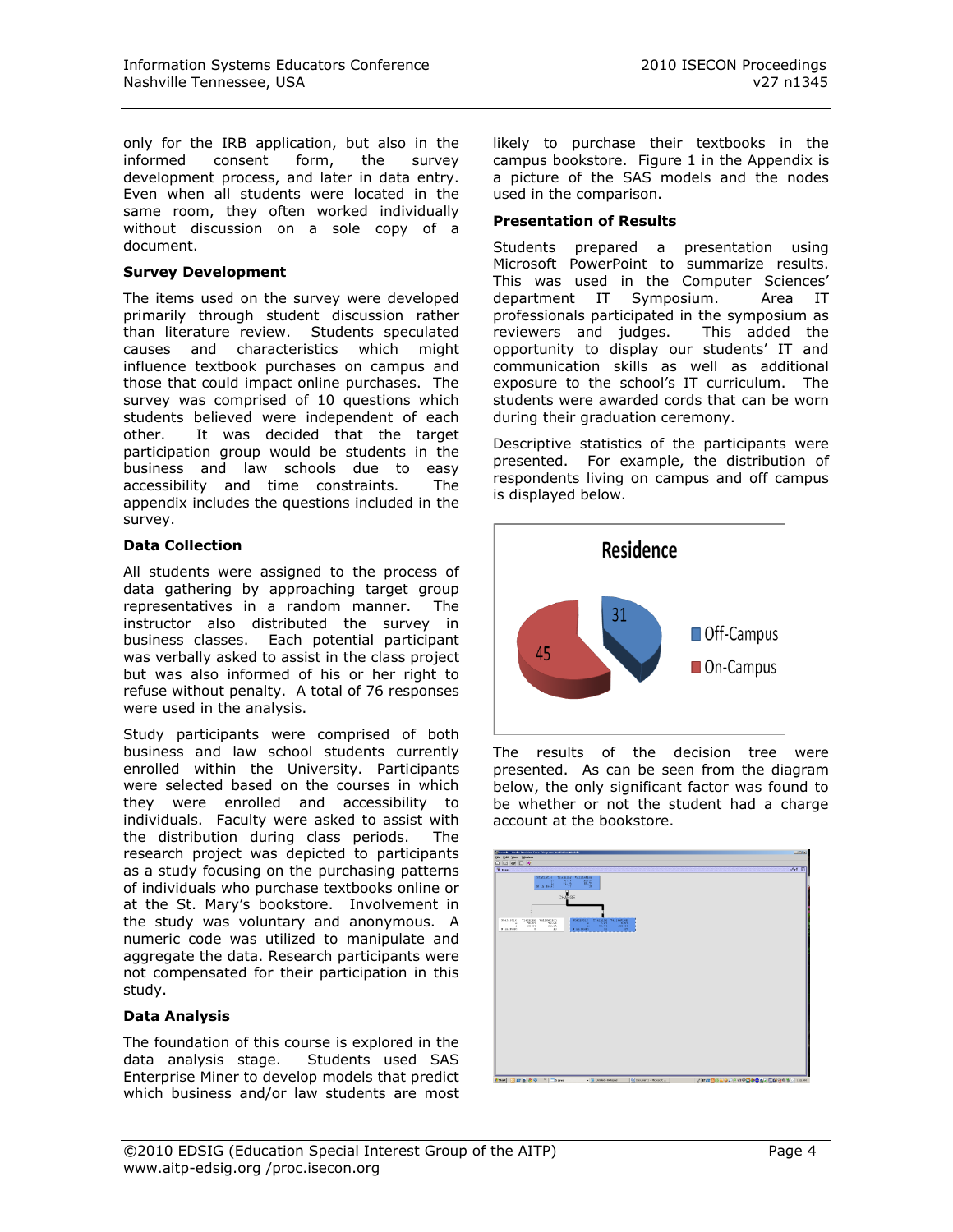Various methods of regression were applied. Results of stepwise as well as forward are shown in the diagram below. Both resulted in the imputed variable Charge to be the only significant factor determining if the student would likely buy online or at the bookstore. In addition, the neural network was trained immediately with the dataset entered.

| <b>Regression and NN Results</b><br><b>Examples</b> |
|-----------------------------------------------------|
| Stepwise<br>Model trained in Step 1<br>Imp_Charge   |
| Forward<br>Model trained in Step 1<br>Imp_Charge    |
| NN<br>0 Iterations                                  |

The Average Squared Error was used as the fit statistic to choose the appropriate model. As can be seen from the results, the decision tree and regression equation produced similar model fits.

| <b>Model</b>    | <b>ASE -Validation</b> | # Misclassified        |
|-----------------|------------------------|------------------------|
| <b>Tree</b>     | .062265                | $\overline{0}$         |
| Reg             | .062265                | 0                      |
| Reg2            | .062265                | $\mathbf 0$            |
| NN <sub>2</sub> | .062268                | 4                      |
| NN <sub>3</sub> | .062268                | $\overline{4}$         |
| NN4             | .091663                | $\boldsymbol{\Lambda}$ |
| Reg3            | .091663                | $\overline{0}$         |
| <b>NN</b>       | .511218                | 35                     |
|                 |                        |                        |

The benefits of this study include enhancing theoretical concepts within the dynamic field of business intelligence and data mining. Using the SAS Enterprise Miner 5.3 statistical package will also aid the study in analyzing key elements influencing an individual's purchasing habits when it comes to purchasing course textbooks within a physical store or online. The research findings were expected to identify key predictors in an individual's behavior and also illustrate the efficiency and effectiveness of utilizing information technology applications to manipulate data into relevant information

#### **6. BI COURSE BENEFITS**

While empirical data depicting the learning outcomes was not obtained for this course, anecdotal evidence suggests that the content helps bridge the gap between the use of business intelligence software in the corporate environment and the neglect of this topic in business school curricula. The project approach helps students integrate the importance of data integrity and statistical analysis for decision-making in multiple arenas. The software exposes undergraduates to techniques such as decision trees and neural networks which are available in the business world to assist in problem-solving. The use of the software itself is simply a secondary benefit derived from the course. We hope that other faculty members can benefit from our approach to expanding student knowledge in the field of Business Intelligence.

# **7. REFERENCES**

- Baars, H. & Kemper, H. (2008) Management support with structured and unstructured data – an integrated Business Intelligence framework. *Information Systems Management 25*(2), 132-148.
- Brannon, N. (2010). Business Intelligence and e-discovery. *Intellectual Property & Technology Law Journal 22*(7), 1-5.
- Chickowski, E. (2009). Five trends changing the face of BI. *Smarter Technology September*, 18-21.
- Henschen D. (2009) 4 technologies that are reshaping Business Intelligence. *Intelligent Enterprise 12*(8), 1-1.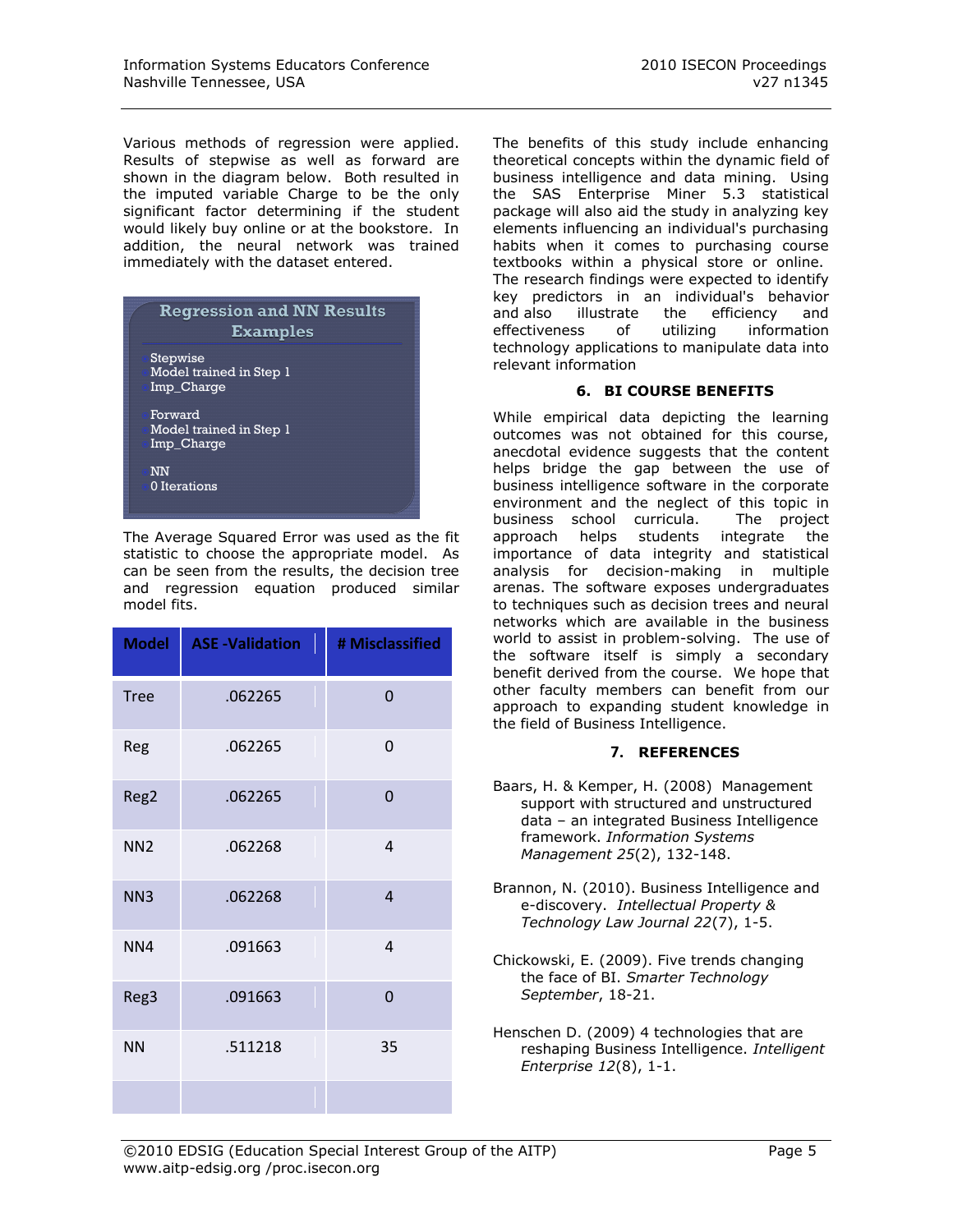- Mulcahy, R. (2007) Business Intelligence definition and solutions, *CIO.com, March 6*, 1-4.
- Popovic, A., Tomaz, T. & Jaklic, J. (2010) Conceptual model of business value of Business Intelligence systems. *Management: Journal of Contemporary Management Issues 15*(1), 5-30.
- Sircar, S. (2009). Business Intelligence in the business curriculum. *Communications of the Association for Information Systems 24*(17), 289-302.
- Watson, H. & Wixom, B. (2010) The current state of business intelligence. *Computer, September*, 96-97.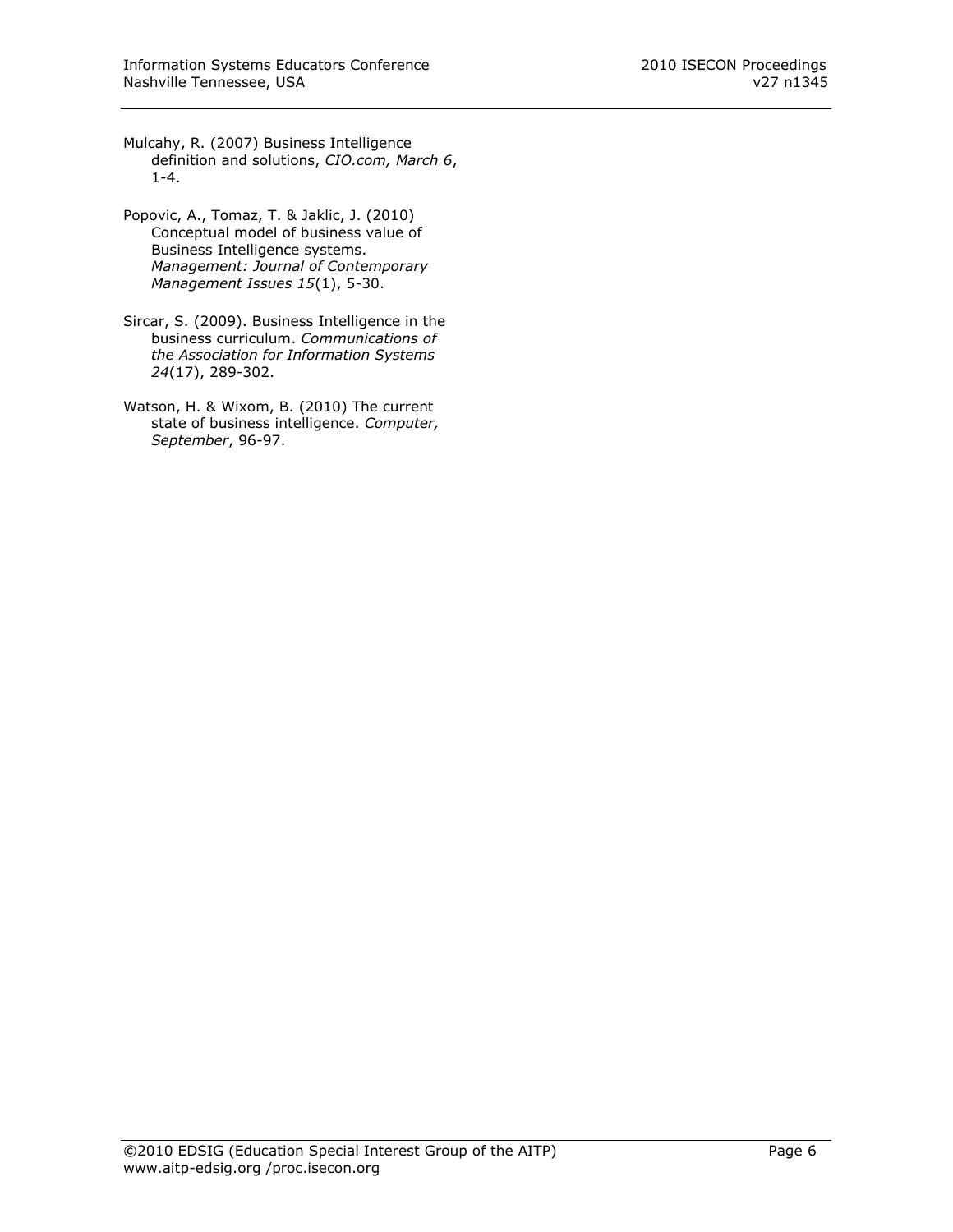# **APPENDIX**



**Figure 1.**